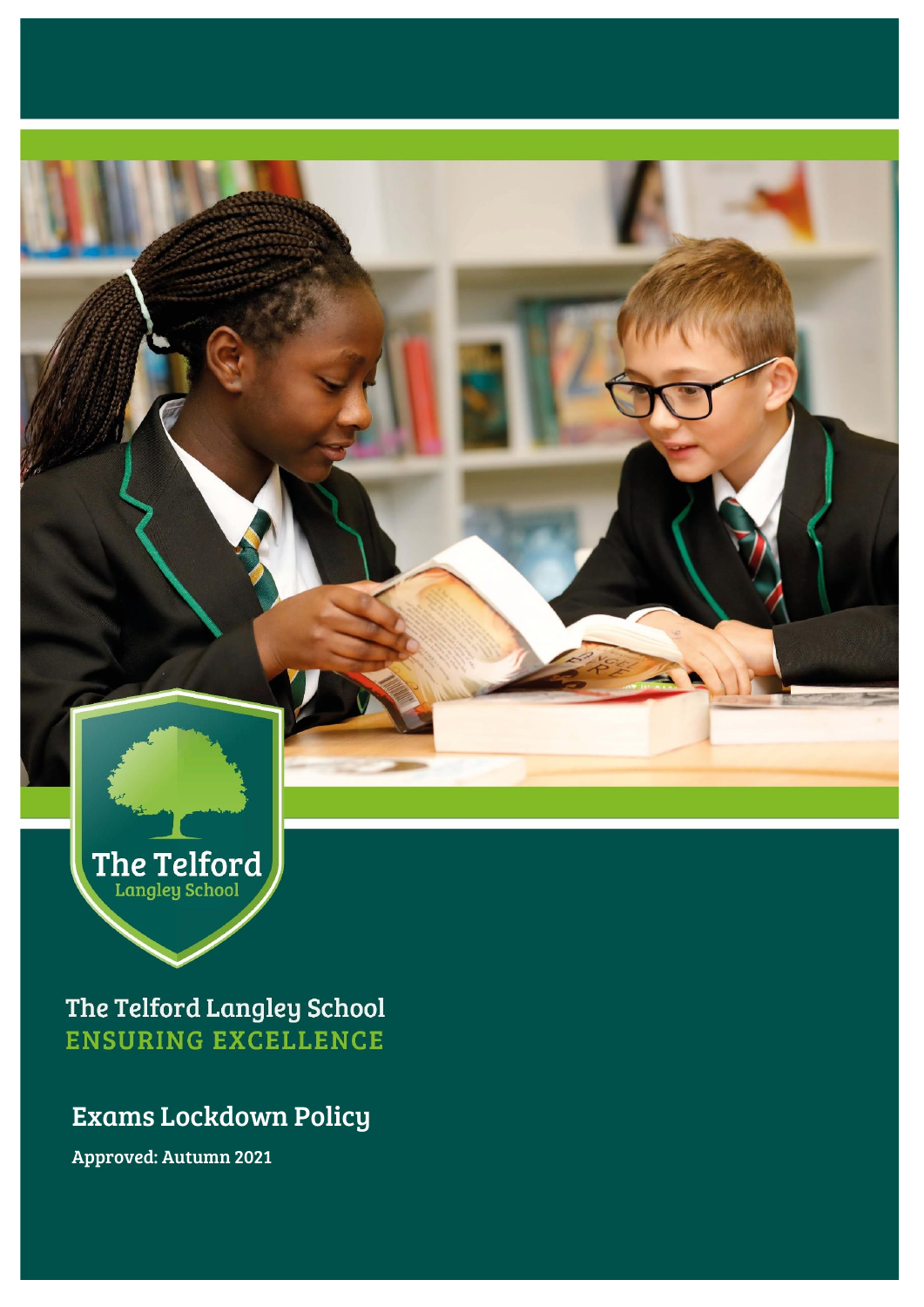# **Exams Lockdown Policy**

| <b>Policy Name:</b>                   | <b>Exams Lockdown Policy</b>       |
|---------------------------------------|------------------------------------|
| <b>Policy Owner:</b>                  | Mr Paul Hewitt, Deputy Headteacher |
| <b>Last Reviewed:</b>                 | Autumn 2021                        |
| <b>Policy Approved \ Ratified by:</b> | <b>School Standards Committee</b>  |
| <b>Term Policy Approved:</b>          | Autumn 2021                        |
| <b>Next Review Due:</b>               | Autumn 2022                        |
| <b>Document Version:</b>              | 4.0                                |

### **Contents**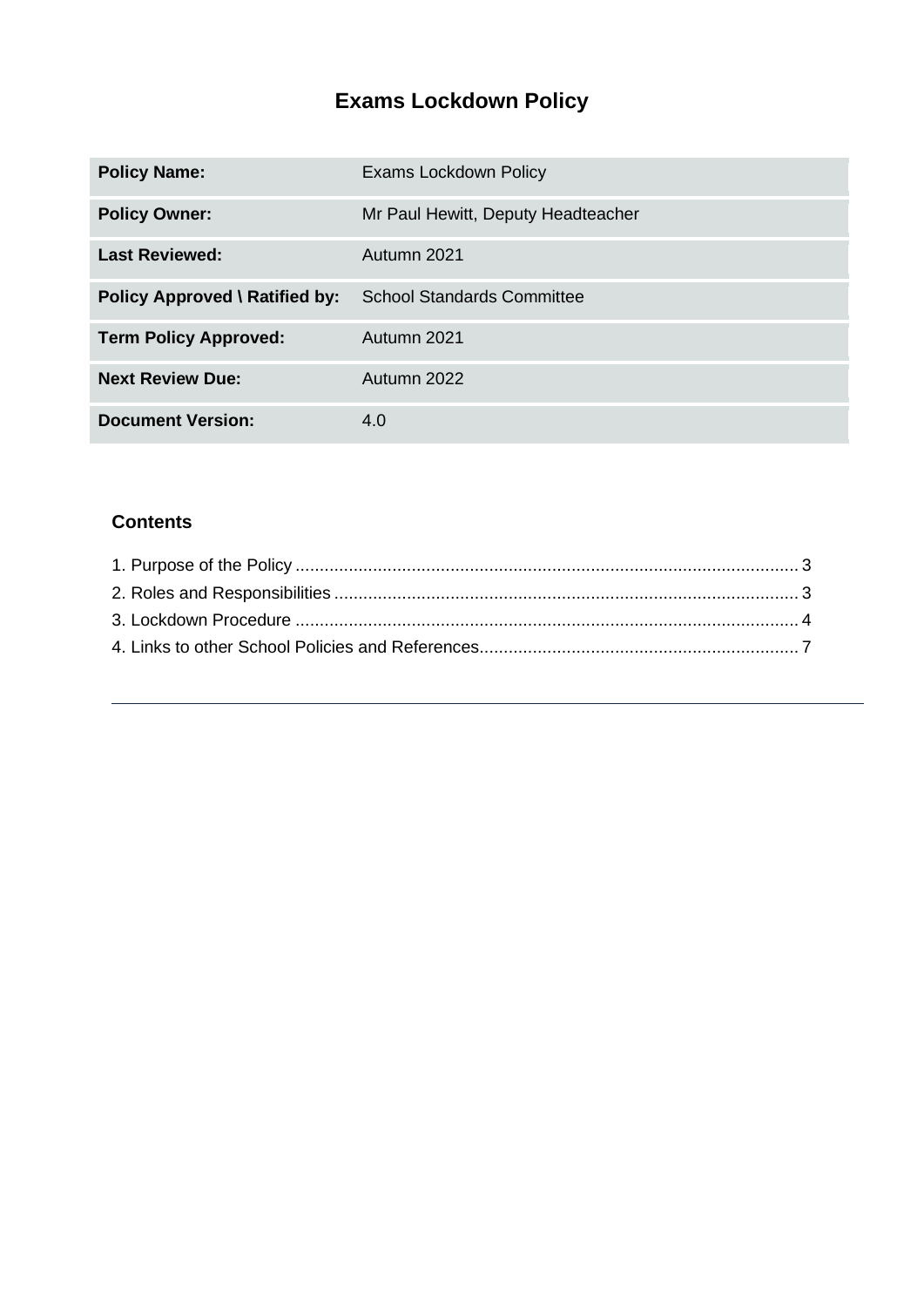# <span id="page-2-0"></span>**1. Purpose of the Policy**

This policy details the measures taken at the school in the event of a centre lockdown during the conducting of examinations.

A lockdown may be required in the following situations:

- an incident or civil disturbance in the local community which poses a risk
- an intruder on the site with the potential to pose a risk
- local risk of air pollution, such as a smoke plume or gas cloud
- a major fire in the vicinity
- a dangerous animal roaming loose
- any other external or internal incident which has the potential to pose a threat to the safety of exams staff and candidates

The school has devised lockdown procedures after consulting GOV.UK's stay safe guidance

With regard to conducting examinations, the focus before, during and after an exam will be:

- the welfare and safety of exam candidates and centre staff engaged in the conducting of examinations
- maintaining the integrity and security of the examinations/assessments process
- how to achieve an effective lockdown
- how to let people know what's happening
- training staff engaged/involved in the conducting of examinations
- STAY SAFE principles (Run, Hide, Tell)

## <span id="page-2-1"></span>**2. Roles and Responsibilities**

#### **Head of Centre**

- To ensure that a dedicated lockdown alarm tone is in place and recognised by all staff and candidates
- To ensure that all staff involved in the conducting of examinations are trained in how to raise the alarm for a lockdown, act effectively and made aware of their responsibilities
- To arrange appropriate training for all exams-related staff in lockdown procedures
- To ensure that candidates are aware of the procedures relating to a lockdown, particularly those arriving late for an examination who cannot access the exam room due it being locked down
- To ensure that all candidates and staff are aware of an exit point in case an intruder manages to gain access, or the room becomes unsafe
- To provide written lockdown procedures for exam room/invigilator use
- To inform the relevant Emergency Services immediately in the case of any potential threat to the safety of exams staff and candidates

#### **Senior leadership team (SLT)**

- To have accountability for all exams staff and candidates taking examinations during a lockdown
- To run training/drills for examination candidates on lockdown procedures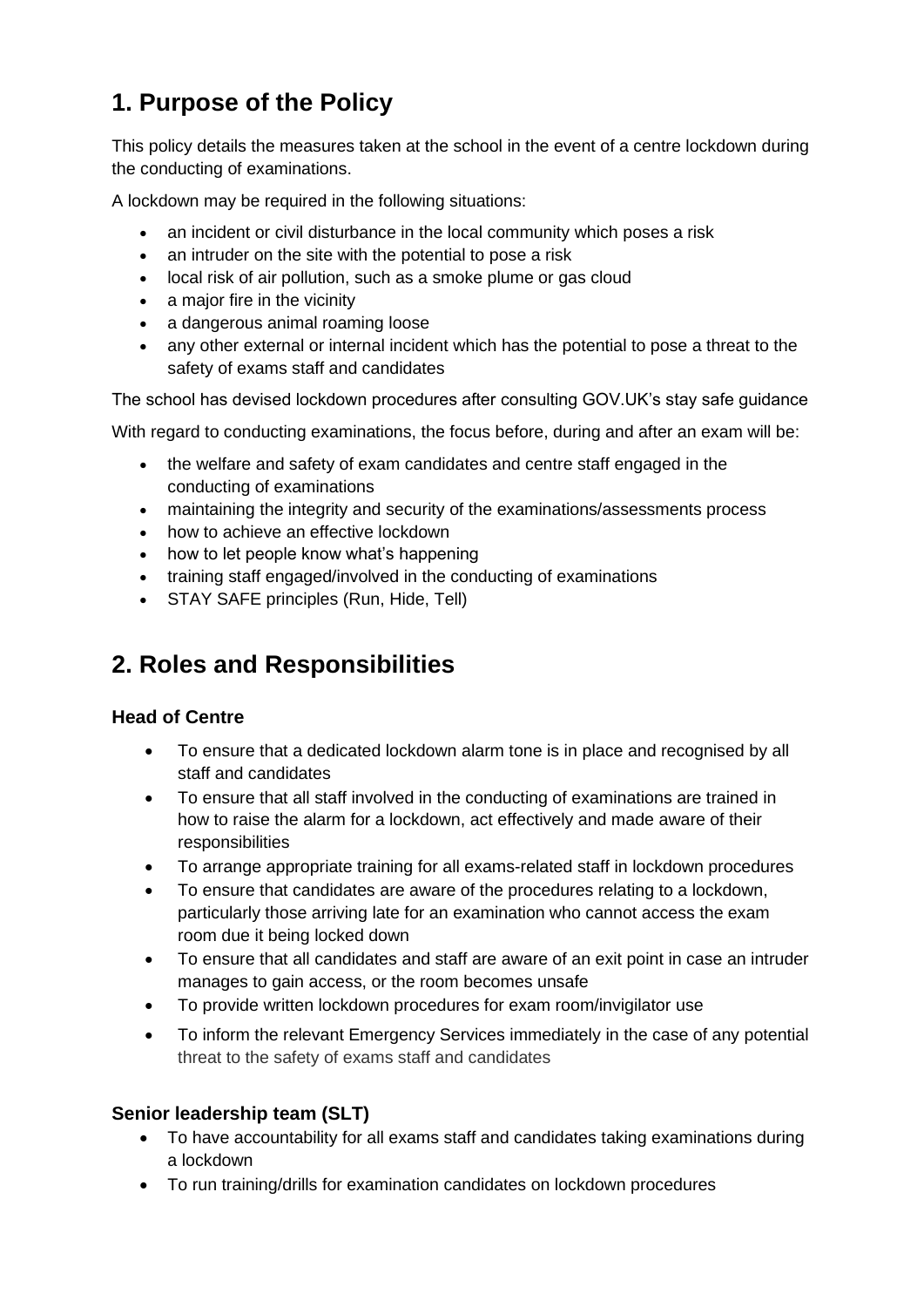- To inform parents/carers about the centre's Lockdown policy in relation to the conducting of examinations
- To have a presence around exam room areas prior to the start of each exam session
- To liaise with the appropriate authorities and awarding bodies regarding candidates taking examinations during a lockdown
- To use the exam room attendance register(s) to compile a list of all candidates not accounted for

#### **Exams officer**

- To train invigilators in the centre's lockdown procedure
- Where safe/possible, to liaise with SLT/invigilators in all exam rooms during a lockdown
- To assist with Lockdown training for staff and students where applicable to the conducting of examinations

#### **Invigilators**

- To be aware of the centre's lockdown procedure
- To complete attendance registers as soon as possible so candidates can be identified in the event of a lockdown
- Where safe/possible, to communicate with the exams officer during a lockdown to confirm the situation in a particular exam room

## <span id="page-3-0"></span>**3. Lockdown Procedure**

#### **Before an examination**

If a lockdown is required as candidates are entering/waiting to enter the exam room, the following procedure will be employed:

- A member of SLT will be present around exam room areas
- Candidates will be instructed to enter the exam room immediately
- Candidates will be instructed to remain silent, hide under exam desks or sit against a wall/around a corner but not near the door and to ensure mobile phones are on silent and non-vibrate mode
- Where safe/possible, the SLT member will communicate (via mobile phone/walkie talkie) the situation to the exams officer (ensuring that all mobile phones/walkie talkies are on 'silent and non-vibrate mode)
- The exams officer will collate the information from all exam rooms and forward this to the head of centre immediately
- Invigilators will
	- $\blacktriangleright$  lock all windows and close all curtains/blinds
	- $\blacktriangleright$  switch off all lights
	- **D** lock all doors and/or use tables, or any other furniture, to barricade the entrance to the examination room
	- $\blacktriangleright$  take an attendance register/head count if possible
	- $\blacktriangleright$  (if the threat is a chemical or toxic release) instruct candidates to cover their nose and mouth (their own clothing can be used) and attempt to use anything to hand to seal up cracks around doors and any vents into the room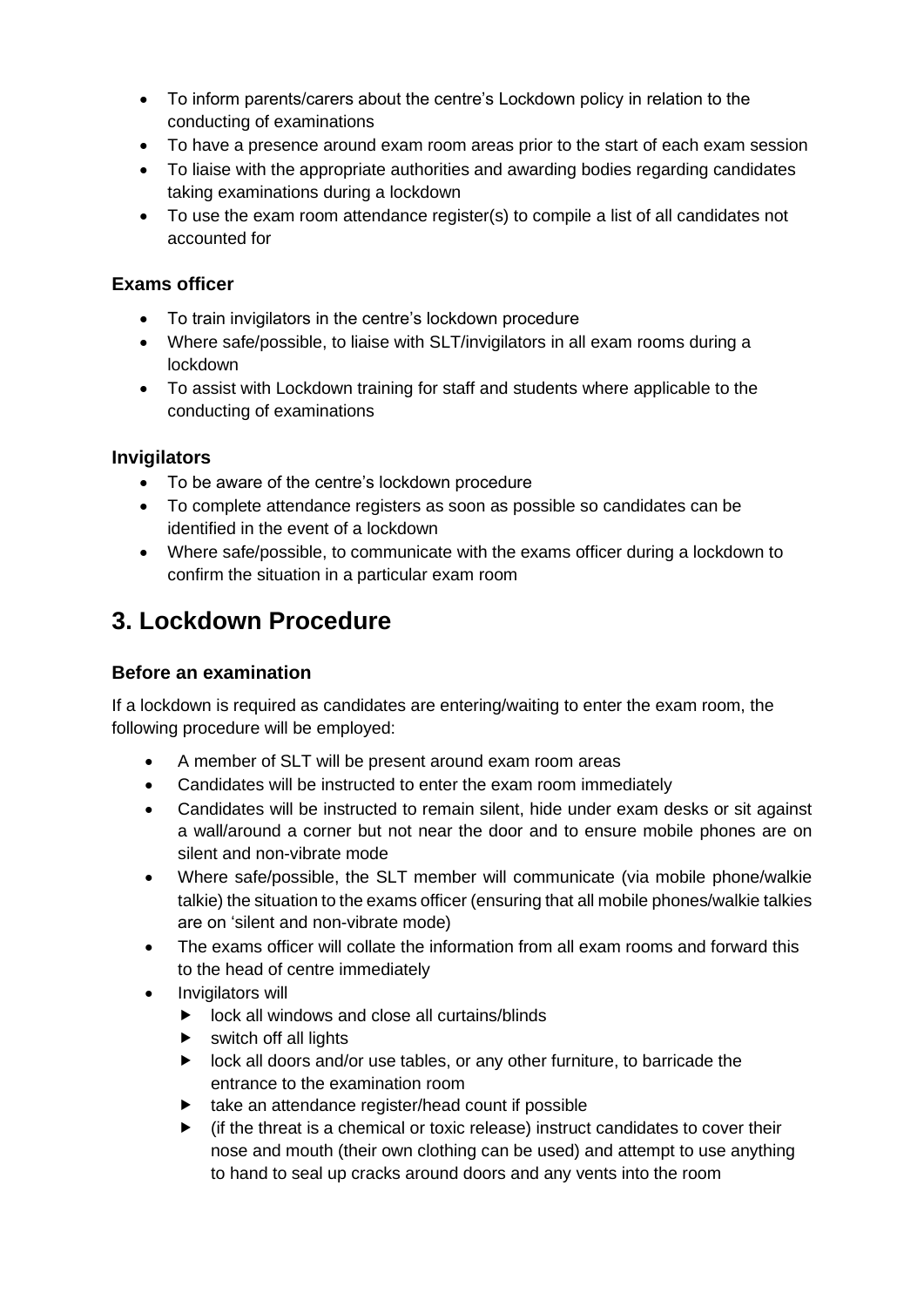### **During an examination**

If a lockdown is required during the exam/when candidates are in the exam room, the following procedure will be employed:

- Invigilators will:
	- $\blacktriangleright$  tell candidates to stop writing immediately and close their answer booklets
	- $\blacktriangleright$  collect the attendance register
	- $\blacktriangleright$  make a note of time when the examination was suspended
	- $\blacktriangleright$  instruct candidates to remain silent, leave all examination materials on their desks and hide under desks
	- where safe/possible, communicate (via mobile phone/walkie talkie) the situation to the exams officer (ensuring that all mobile phones/walkie talkies are on 'silent' mode).
	- $\triangleright$  lock all windows and close any curtains/blinds
	- $\triangleright$  switch off all lights
	- lock all doors and/or use tables, or any other furniture, to barricade the entrance to the examination room
	- $\blacktriangleright$  (if the threat is a chemical or toxic release) instruct candidates to cover their nose and mouth (their own clothing can be used) and attempt to use anything to hand to seal up cracks around doors and any vents into the room
- Where safe/possible, the exams officer will collate the information from all exam rooms and forward this to the head of centre immediately
- The head of centre will make informed decisions on alerting parents/carers, awarding bodies and emergency services
- If appropriate, where safe/possible, and following centre policy, the exams officer (or invigilators in the absence of the exams officer) will initiate the emergency evacuation procedure
- The exams officer will collect all examination papers and materials for safe/secure storage following advice from the appropriate awarding bodies

### **After an examination**

If a lockdown is required after the exam/as candidates are leaving the exam room, the following procedure will be employed:

- Invigilators will:
	- $\blacktriangleright$  stop dismissing candidates from the exam room
	- **E** instruct candidates who have left the room to re-enter the exam room
	- instruct candidates to remain silent and hide under desk/tables
	- where safe/possible, communicate (via mobile phone/walkie talkie) the situation to the exams officer (ensuring that all mobile phones/walkie talkies are on 'silent and non-vibrate mode)
	- $\triangleright$  lock all windows and close all curtains/blinds
	- $\triangleright$  switch off all lights
	- $\blacktriangleright$  lock all doors and/or use tables, or any other furniture, to barricade the entrance to the exam room
	- $\blacktriangleright$  (if the threat is a chemical or toxic release) instruct candidates to cover their nose and mouth (their own clothing can be used) and attempt to use anything to hand to seal up cracks around doors and any vents into the room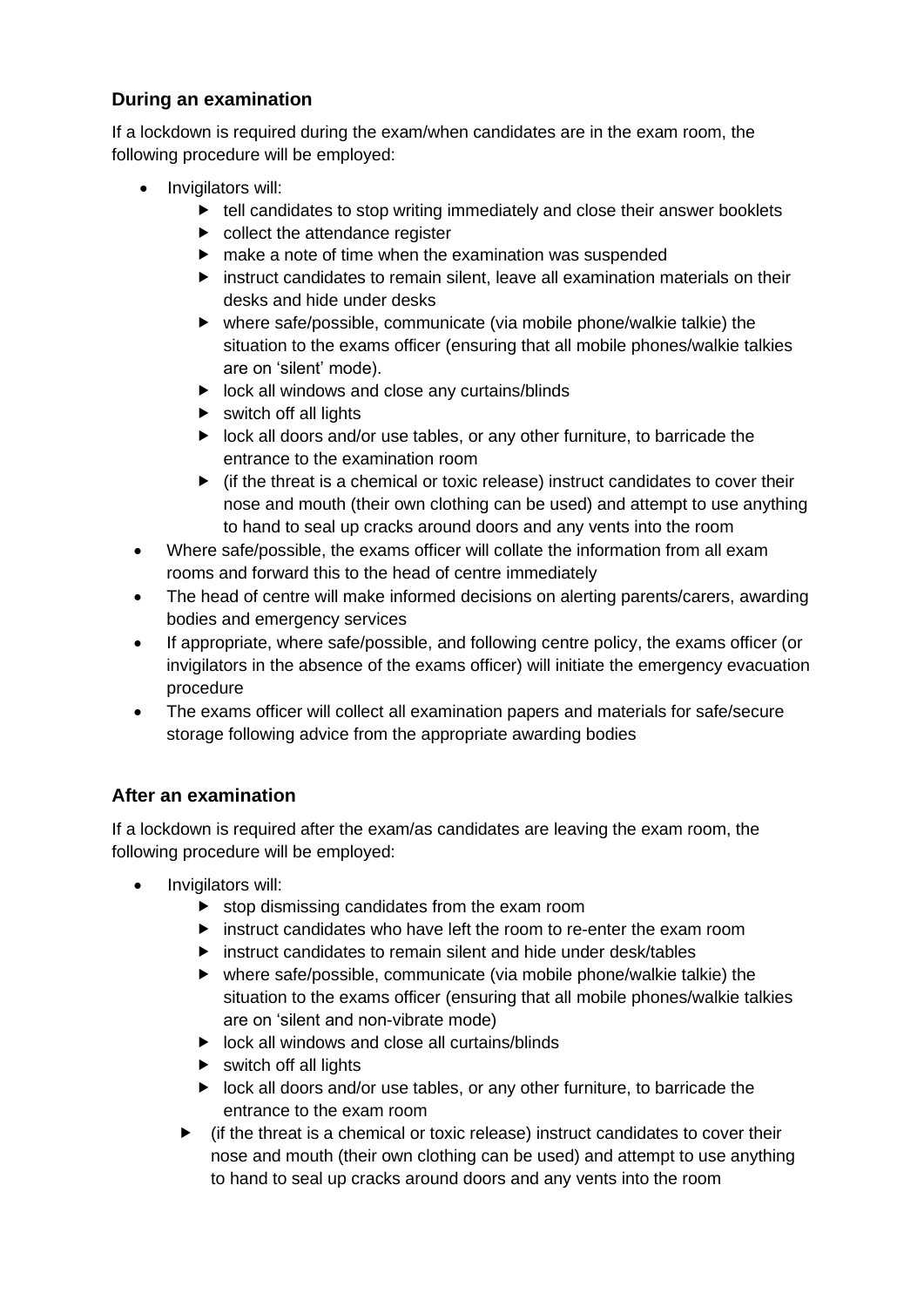• Where safe/possible, the exams officer will collate the information from all exam rooms and forward this to the head of centre immediately

#### **Ending a lockdown**

- The lockdown will be ended by either
	- $\blacktriangleright$  the sound of a defined alarm or
	- ▶ the identification/authorisation of Emergency Service officers/SLT/head of centre entering each exam room
- A specific word or phrase may be used to confirm that the instruction to end the lockdown is genuine
- Invigilators will undertake a head count/register and confirm attendance with the exams officer/SLT
- Where applicable and if advised to do so by SLT/ head of centre, and following JCQ guidelines, if there is sufficient time remaining, candidates may restart their examination
- Invigilators will then:
	- ask candidates to return to their desks, remind them they are under formal exam conditions and allow a settling down period
	- $\blacktriangleright$  allow candidates the full working time remaining to do their examination
	- $\blacktriangleright$  recalculate the revised finish time(s)
	- ▶ tell the candidates to open their answer booklets and re-start their exam
	- $\blacktriangleright$  amend the revised finish time(s) on display to candidates
	- note how long the lockdown lasted on the exam room incident log (to later inform a report to the awarding body/bodies and where relevant, any centrewide lockdown recording form/log)
- The exams officer will
	- provide a report of the incident for awarding body/bodies (via the special consideration process or as advised by the awarding body/bodies)
	- safely/securely store all collected exam papers and materials pending awarding body advice/guidance
- Where applicable/possible/available, SLT/exams officer will
	- $\blacktriangleright$  discuss any alternative exam sittings with the awarding body/bodies
	- offer, arrange and provide support services to staff and candidates
- At the earliest opportunity, SLT/head of centre will prepare a communication to parents/carers advising them of events (including relevant actions and outcomes)
- Where possible, exams staff and candidates will be invited to attend an assembly lead by the head of centre to discuss the lockdown and offer ongoing support
	- $\blacktriangleright$  If this is not possible, communications will be provided via a centre text/email/newsletter and information uploaded to the centre website